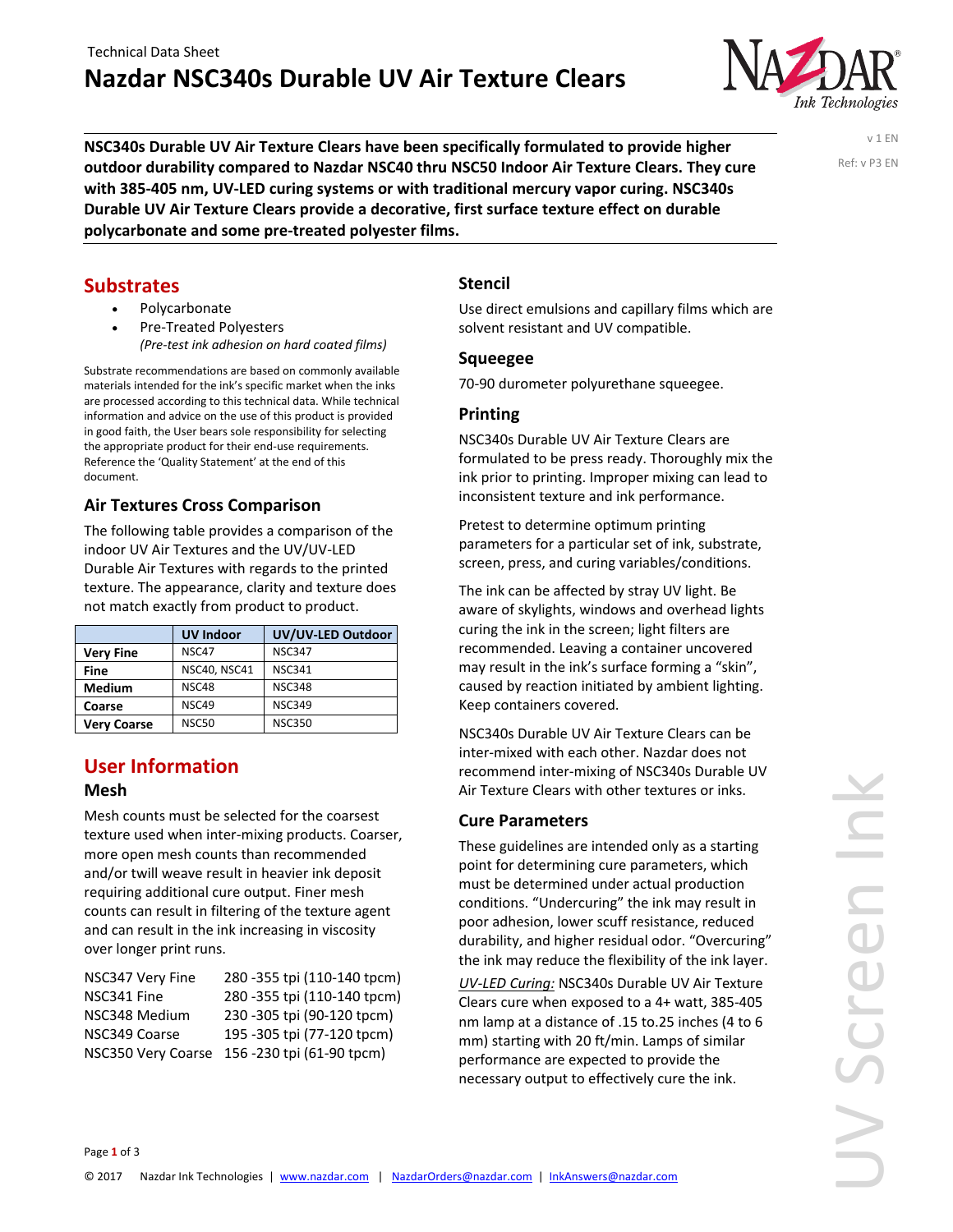# **Nazdar NSC340s Durable UV Air Texture Clears**



v 1 EN Ref: v P3 EN

*Mercury Vapor UV Curing:* NSC340s Durable UV Air Texture Clears also cure when exposed to a single medium pressure mercury vapor lamp emitting output millijoules (mJ) and milliwatts (mW) of:

200+ mJ/cm² @ 600+ mW/cm²

#### **Common Performance Additives**

The market specific performance properties of the NSC340s Durable UV Air Texture Clears should be acceptable for most applications without the need for additives. When required, any additives should be thoroughly mixed before each use. Prior to production, test any additive adjustment to the ink. Inks containing additives should not be mixed with other inks.

Example for additives: Ink at 100g with 8% of an additive is calculated as:

100g ink + 8g additive =  $108g$  total

*Reducer:* Use RE301 UV Reducer to reduce the viscosity of these inks. Add up to 10% by weight. Over reduction can reduce print definition, film thickness, adversely affect cure, and can also affect appearance of the texture.

*Matting Agent:* Use the SIPI556 Texture Matting Agent 127 to reduce the gloss, sheen and transparency of the Very Fine, Fine and Medium textures. Add up to 15% by weight.

#### **Cleanup**

Page **2** of 3

*Screen Wash (Prior to Reclaim):* Use IMS201 Premium Graphic Screen Wash, IMS203 Economy Graphic Screen Wash, or IMS206 Graphic Auto Screen Wash.

*Press Wash (On Press):* Use IMS301 Premium Graphic Press Wash.

#### **Storage / Shelf Life**

Store closed containers at temperatures between 65°‐78°F (18°‐25°C). Storing products outside of these recommendations may shorten their shelf life. Ink taken from the press should not be returned to the original container; store separately to avoid contaminating unused ink.

Items supplied in 1 gallon (4/5 kilo) containers or smaller are useable for a period of at least 24 months from the date of manufacture. For more detail pertaining to the shelf life of Nazdar's ink products, contact Nazdar Technical Service at

InkAnswers@nazdar.com or see contact listing at the end of this document.

**General Information Ink Handling**

Wear gloves and barrier cream to prevent direct skin contact. Safety glasses are suggested in areas where ink may be splashed. If ink does come in contact with skin, wipe ink off with a clean, dry cloth (do not use solvent or reducer). Wash the affected area with soap and water. Consult the applicable Safety Data Sheet (SDS / MSDS) for further instructions and warnings.

This ink series is a one‐part, 100% solids UV/UV‐ LED curable screen printing ink and does not contain N‐vinyl‐2‐pyrrolidone (trade name V‐ Pyrol®).

For assistance on a wide range of important regulatory issues, consult the following Regulatory Compliance Department link at http://www.nazdar.com or contact Nazdar Ink Technologies ‐ World Headquarters (see contact listing at the end of this document).

#### **Adhesion Testing**

Even when recommended UV energy output levels are achieved, it is imperative to check the degree of cure on a **cooled down** print:

- 1. Touch of ink surface the ink surface should be dry to the touch.
- 2. Thumb twist the ink surface should not mar or smudge.
- 3. Scratch surface the ink surface should resist scratching.
- 4. Cross hatch tape test per the ASTM D‐3359 method, use a cross hatch tool or a sharp knife to cut through ink film only; then apply 3M #600 clear tape on cut area, rub down, and rip off at a 180 degree angle. Ink should only come off in actual cut areas.

#### **Weathering / Outdoor Durability**

Properly cured, NSC340s have been formulated is expected to provide 3+ years outdoor durability when mounted vertically in the Central U.S.A. This is based on internal testing using accelerated weathering. *Note:* acceptable weathering was determined by the consistency of gloss over time. The polycarbonate (PC) substrate shows signs of yellowing over time; the ink + substrate showed

© 2017 Nazdar Ink Technologies | www.nazdar.com | NazdarOrders@nazdar.com | InkAnswers@nazdar.com